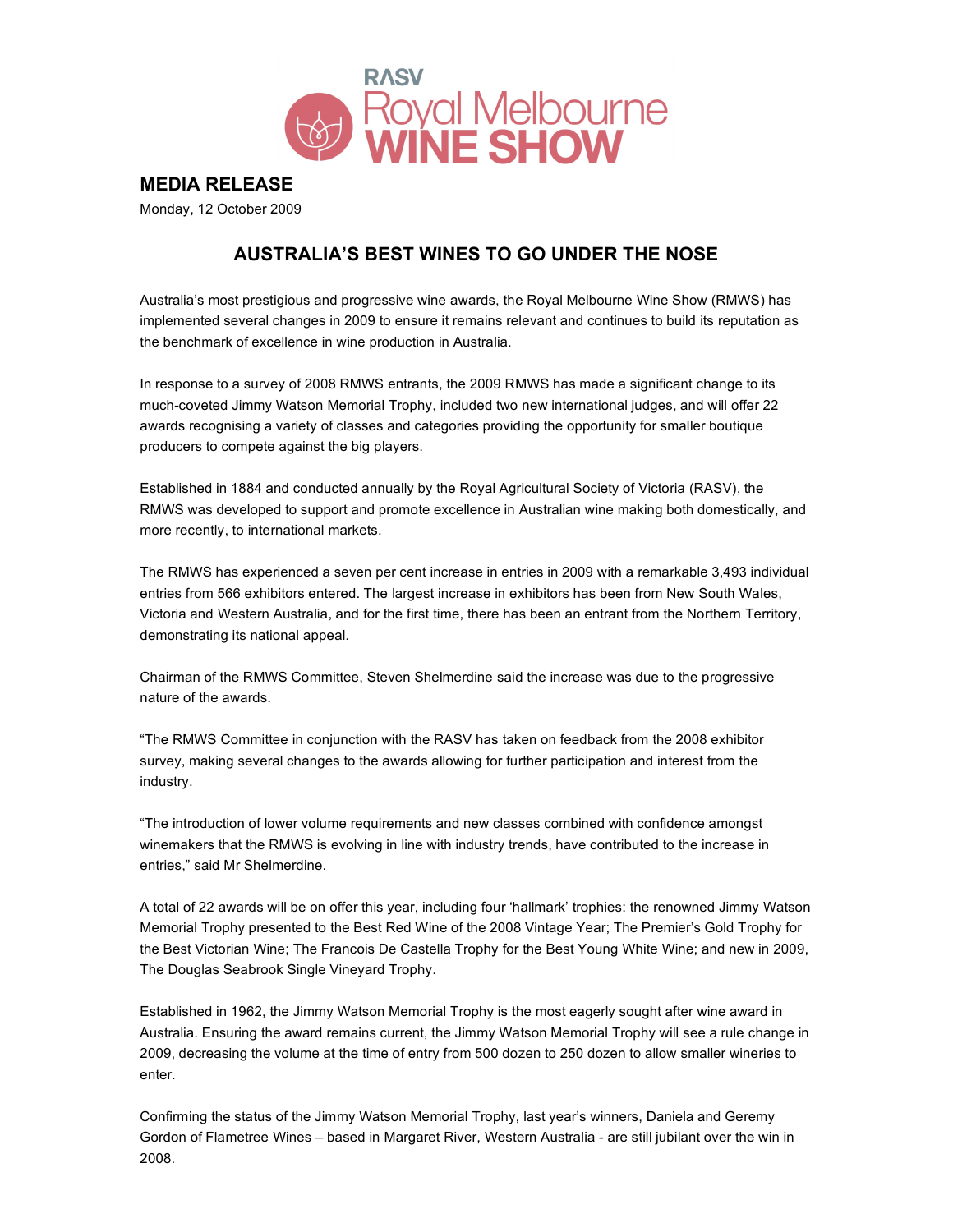

Daniela Gordon said the award had significantly increased the profile of the Flametree brand and placed the winery firmly on the wine making map.

"Winning the Jimmy Watson Memorial Trophy transported us into a whole new league, resulting in an enormous amount of media attention and an immediate impact on sales. From direct sales at our cellar door to queries at bottle shops, we have seen a dramatic increase in the number of wine enthusiasts talking about and buying our wine.

"The award has undoubtedly helped grow the value of the brand, providing the winery with marketing opportunities and a reputable benchmark against some of the best in the industry," said Mrs Gordon.

Since winning the award, the winery's best drops feature in boutique wine stores Australia-wide, and on some of Australia's finest wine lists including the famous Bistro Guillame, established by award-winning chef Guillaume Brahimi.

The 2009 exhibits will be judged by an expert panel including two internationally recognised wine connoisseurs, Mr Lim Hwee Peng CSW of Singapore and Mr John Belsham of New Zealand.

Searching for innovation and expertise, judging commences on 19 October at Melbourne Showgrounds and culminates in an official presentation luncheon in the Port Phillip Room followed by an exhibitor tasting in the Agricultural Hall on Friday, 30 October 2009 at Melbourne Showgrounds.

For further information please visit: www.wineshow.com.au

-ends-

### **INTERNATIONAL JUDGE BIOGRAPHIES**

*MR Lim Hwee Peng, CSW*

Mr Lim Hwee Peng, CSW is the partner of WineCraft Marketing & Services, a registered wine and spirit marketing company based in Singapore. Lim conducts various commercial activities as well driving the training and educational arm of the company.

An award-winning wine journalist, Lim has a string of professional wine certifications and is the first Singaporean, and Asian, to be certified as a Burgundy Wine Educator by the BIVB, achieved in June 2008.

Also in 2008, the well-learned wine educator was awarded Approved Program Provider status for the Singaporean market by the Society of Wine Educators (USA) in its Certified Specialist in Wines (CSW) program.

#### *MR John Belsham*

Winemaker, industry consultant, judge and enthusiast. Beginning his career aged 19, with five vintages in France as an apprentice winemaker, John learned the essential principals of patience, quality, hygiene and attention to detail.

Returning to New Zealand, John began at Nobilo Vintners, progressing to sole charge winemaker at Matua Valley Wines, then Hunters Wines. In 1992 he established his own label, Foxes Island Wines, producing small releases of exquisite, complex Chardonnay, Riesling, Sauvignon Blanc and Pinot Noir, sourced from premium fruit in Marlborough and from his estate vineyard in the Awatere Valley, Marlborough.

John is owner and winemaker at Foxes Island Wines. He is panel chair for Cuisine magazine's wine reviews and a wine consultant to Air New Zealand for in-flight service and wine education for airline staff. A highly sought after wine judge in Australasia, John began judging wines at competition in 1988 and is chairman of the annual Air New Zealand Wine Awards, New Zealand's most prestigious wine event.